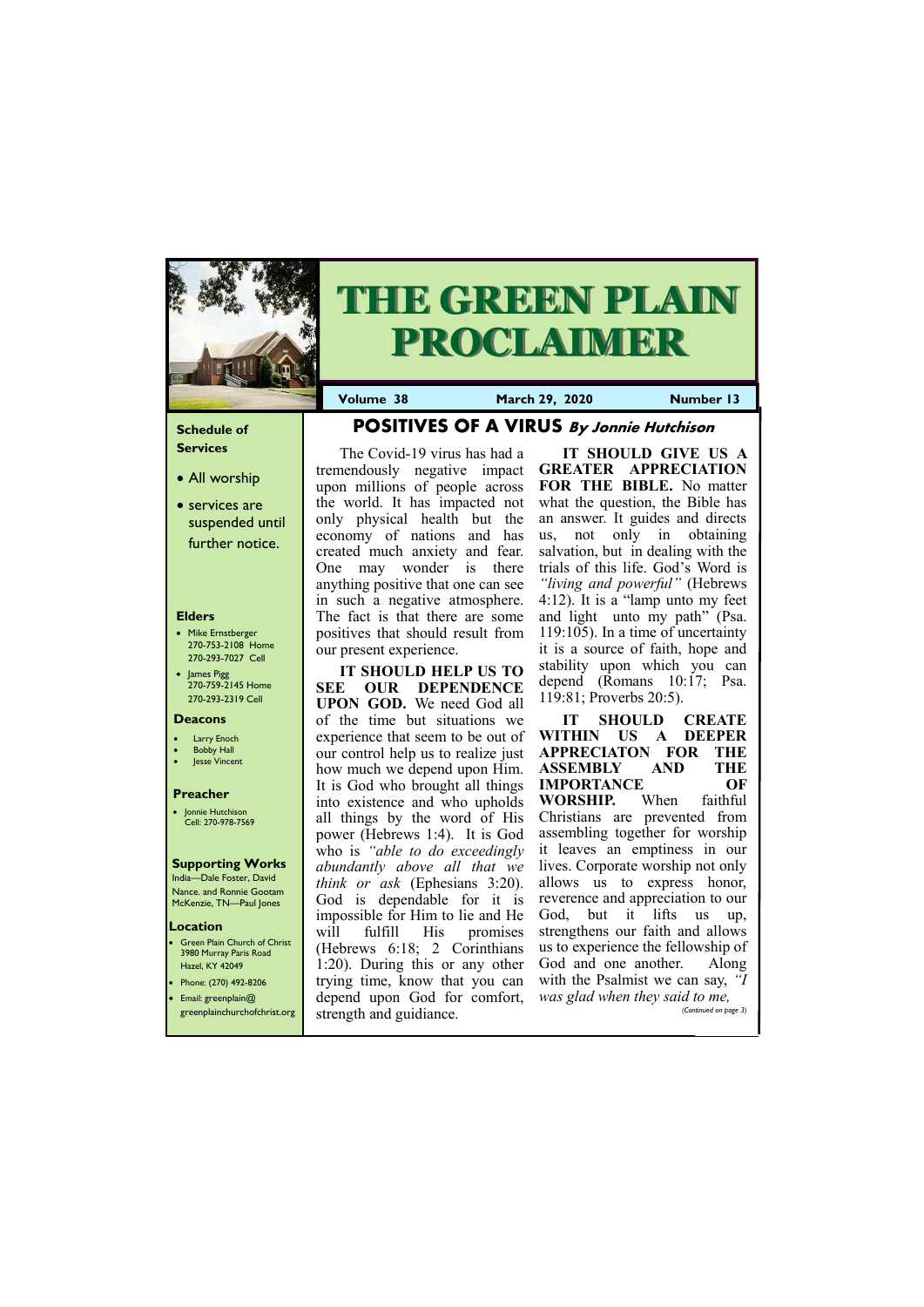## NEWS AND NOTES

- *REMEMBER IN PRAYER: Green Plain members*: . Remember Faye Travis, Peggy Jarvis, Rex Enoch, Margarette Enoch, Mary Crutchfield, Joanne Barnes, Maxine Pool, Hayes and Marjorie Grady, Jim Fielder, Griselda Adams, Larry Enoch, Jesse & Mary Vincent, Carolyn Byars and Dave & Ann Thompson. **Family and Friends:** Pat Hocking, Teresa Tacker, Betty Pond, Bryan White, Meredith Enoch, Kenneth Mizell, Will Winchester, Jim Hutson, Janice Canter, Maryanne Pedigrew, Dale Foster, Andrea Phillips, Donald and Dorothy Cook
- **FROM THE ELDERS:** During these unusual times that we are facing the COVID-19 virus pandemic, we encourage each of you to hold tightly to your faith and do your best to remain strong both physically and spiritually. Please follow the government regulations for social distancing so that we can as soon as possible overcome this outbreak. Check on each other daily by phone or text. If any of you have a need durng this time, please feel free to contact us. And of course, continue your prayers for all of the sick and for our country and her leaders as well—James and Mike. Note: **Weekly contributions** can be sent directly to James Pigg at 2220 Glenwood Drive Murray, KY 42071.
- **OUR BULLETIN:** We will continue to mail the bulletin each week until the present situation changes. If you have any information that needs to be included in the bulletin please email us at greenplain@greenplainchurchofchrist.org or call 270-978-7569.
- **Pantry items March 1—Corn;** 8—Canned Meats; 15—Chili; 22—Tomatoes; 29—Pickles. All food items should be canned. Thanks to all for participating in this effort.
- **PASS IT ON!** When you have finished reading this bulletin, why not pass it on to a loved one, friend or neighbor. Use this as a tool to spread the gospel. Or, pick up extra copies to hand or mail to others.
- **See our Facebook page** for announcements, updates and articles. Access to past editions of this bulletin are available on our website at http://greenplainchurchofchrist.org.
- **Mission Work:** Please continue to pray for the preachers this congregation is supporting in India and for Dale Foster, Ronnie Gootan, David Nance, Mike Kiser, Arnold Gerson and Paul Jones in their respective works.
- Watch **"A Bible Answer"** each Sunday morning at 8:00 am on WQWQ TV in Paducah, KY. This program is also available on their website at abibleanswertv.org and on GBN and YouTube**.**
- **March 2020 Anniversaries:** 12th-Roy & Marie Wyatt; 15th-Sue & Bobby Hall; **Birthdays:** 9th-Gail Hutchison; 14th-Roy Wyatt; 20th-James Pigg; 22nd-Preston Barrett; 23rd-London Smith.

**Page 2**

# **ONLINE SPIRITUAL RESOURCES**

**Gospel Broadcasting Network https://gbntv.org/ World Video Bible School https://store.wvbs.org/wvbs-splashpage.html A Bible Answer https://abibleanswertv.org/ Good News Today http://gnttv.org/ Dexter church of Christ www.facebook.com/Dexterkycoc/ Coldwater church of Christ**



**www.facebook.com/Coldwater-Church-of-Christ-170296152984011/ and on YouTube**

*BIBLE RESEARCH QUESTION*

*Question: What were those with leprosy required to do under the Old Testament Law?*

*Answer will be given in next* 

*week's bulletin.*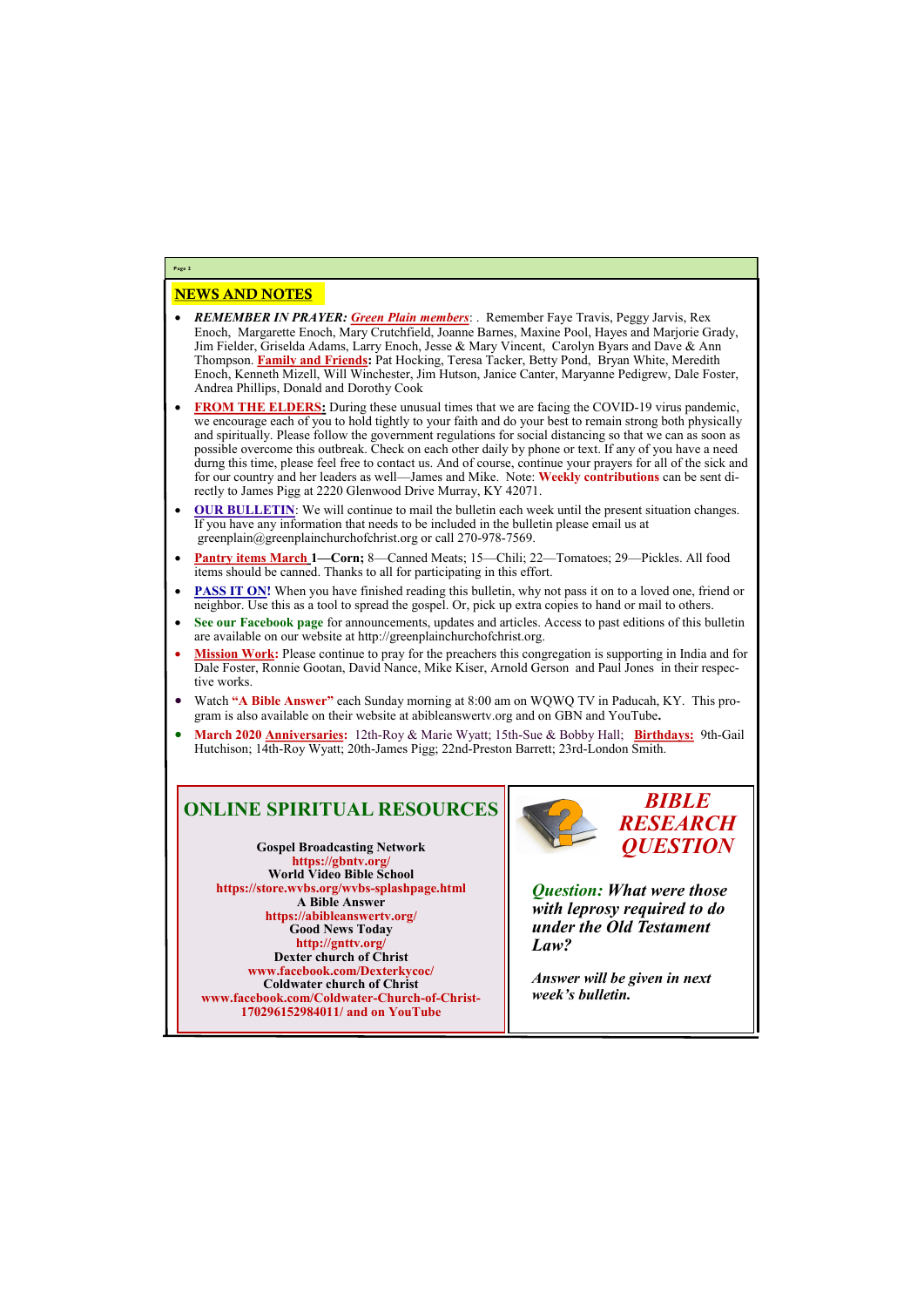**Page 3**

*"Let us go into the house of the Lord."* (Psalms 122:1). Oh how we long for a return to the assembly of the saints!!

**IT SHOULD HELP US TO REALIZE THE IMPORTANCE AND PLACE OF PRAYER IN OUR LIVES.** Prayer is the first line of defense against feelings of hopelessness and anxiety*. "Be anxious for nothing, but in everything by prayer and supplication, with thanksgiving, let your requests be made known to God; and the peace of God, which surpasses all understanding, will guard your hearts and minds through Christ Jesus"* (Philippians 4:6-7). Isn't that a great promise? In this trying time we can utilize the avenue of prayer and know that God will hear and answer according to His will. 1 Peter 3:12 reads, *"For the eyes of the Lord are on the* 

*righteous, And His ears are open to their prayers…."* And the book of 1 John assures us, *"And whatever we ask we receive from Him, because we keep His commandments and do those things that are pleasing in His sight"* (1 John 3:22). Pray for a quick resolution to this virus. Pray for those impacted by it. You can depend upon prayer in this time of uncertainty knowing that God is listening and will answer your prayer in accordance with His will.

Let each of us continue to trust in and serve our God. Remember this admonition and promise, found in Hebrews 13:5-6, *"Let your conduct be without covetousness; be content with such things as you have. For He Himself has said, "I will never leave you nor forsake you." So we may boldly say: "The Lord is my helper; I will not fear. What can man do to me?"*

*(Continued from page 1)*

# **THINGS YOU CAN DO WHILE SOCIAL DISTANCING**

- Call someone on the phone and let them know you are thinking of them. Offer whatever help and encouragement you can supply.
- Write a letter or send a card to someone to cheer them up.
- Use social media to stay in contact with family, friends and your bothers and sisters in Christ.
- Engage in the study of your Bible. Research some question you have had about the Bible. Let God speak to you through His Word.
- Utilize the available resources on the internet for Bible study and worship.
- Spend some time examining your life and your relationship to God. Determine to make any changes in your life and relationships that are necessary.
- Spend time in prayer. Pray for the leaders of our nation. Pray for the victims of the virus. Pray for those who have lost loved ones. Pray for God's help in your time of need.
- Study the Bible with someone online. Direct them to the articles on our website or to other websites of faithful congregations and organizations such as the Gospel Broadcast-

ing network. See page 2 for a list of online resources.

• — Jonnie Hutchison